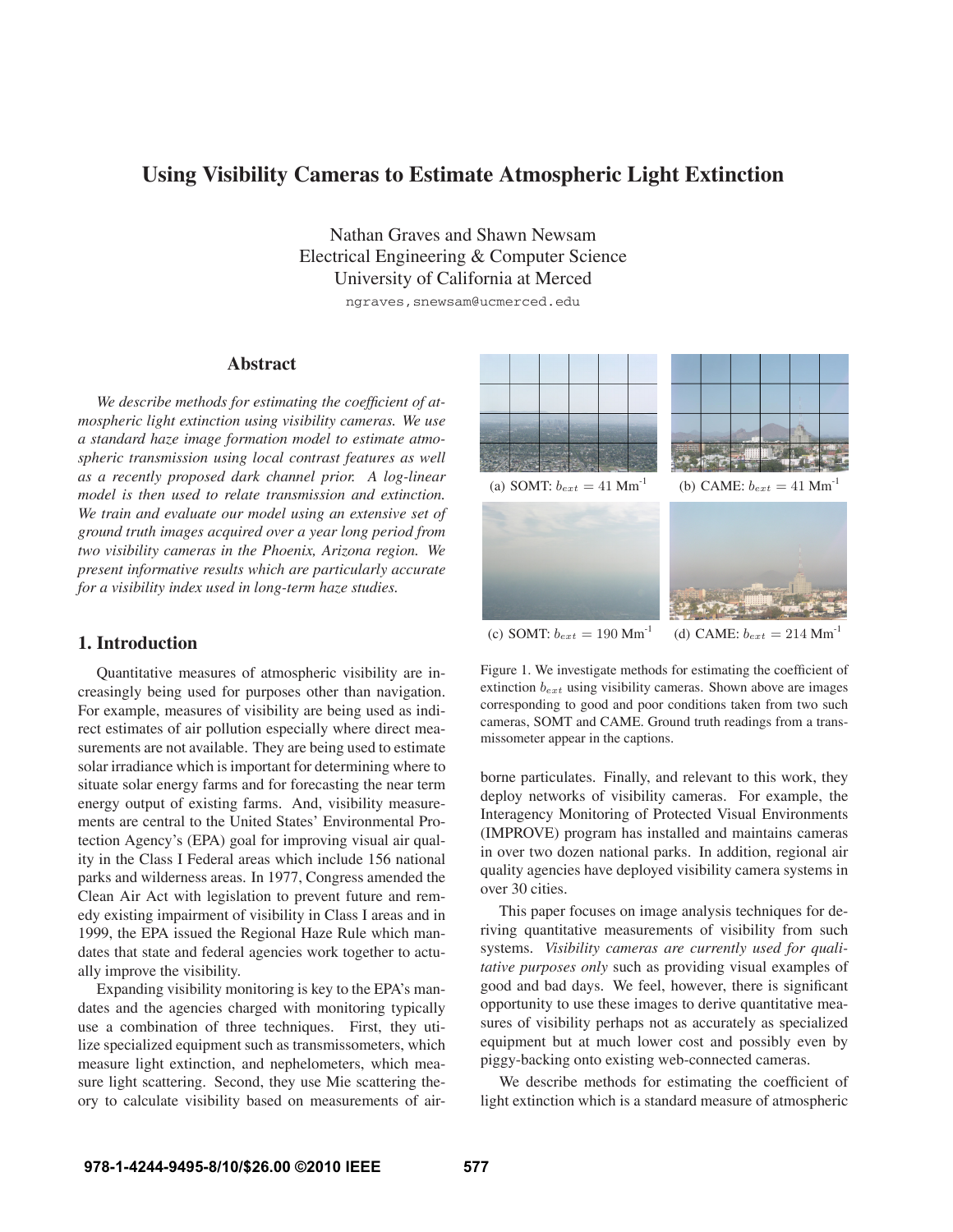visibility. We relate this quantity to atmospheric transmission which we estimate based on a standard haze image formation model using measures of local contrast as well as a recently proposed dark channel prior [7]. We derive a loglinear prediction model and perform extensive evaluation using a set of ground truth images acquired over a year long period from two visibility cameras in the Phoenix, Arizona region. Sample images from these two cameras are shown in figure 1. We present informative results which are particularly accurate when mapped to a visibility index used in a multi-year study as part of the EPA Regional Haze Rule.

# **2. Related Work**

There is a sizable body of work on the related problem of improving the fidelity of images taken under hazy or otherwise atmospherically degraded conditions. This includes work by Narasimhan and Nayar on using physicsbased models to improve a single image [19, 20] and using multiple images of the same scene but under different conditions [18, 17, 16]; work by Schechner and colleagues on using polarization to improve one or more images [24, 25, 13, 27, 14]; and work by He et al. on using a dark channel prior to dehaze a single image [7]. The objective of this paper, however, is to derive quantitative estimates of atmospheric visibility and so these works are not directly applicable. They can potentially be used to inform the problem as we demonstrate with the dark channel prior.

There is a much smaller body of work on using images to measure atmospheric visibility. Caimi et al. [5] review the theoretical foundations of visibility estimation using image features such as contrast, and describe a Digital Camera Visibility Sensor system, but they do not apply their technique to real data. Kim and Kim [8] investigate the correlation between hue, saturation, and intensity, and visual range in traditional slide photographs. They conclude that atmospheric haze does not significantly affect the hue of the sky but strongly affects the saturation of the sky, but they do not use the image features to estimate visibility. Baumer et al. [3] use an image gradient based approach to estimate visual range using digital cameras but their technique requires the detection of a large number of targets, some only a few pixels in size. This detection step is sensitive to parameter settings and is not robust to camera movement. Also, for ranges over 10 km, they only compare their estimates to human observations which have limited accuracy. Luo et al. [11] use Fourier analysis as well as the image gradient to estimate visibility but they also only compare their estimates to human observations. Raina et al. [22] do compare their estimates to measurements taken using a transmissometer-like device but their approach requires the manual extraction of visual targets. The work by Molenar et al. [12] is closest to the proposed technique in that it is fully automated and the results are compared to transmissometer readings. However, their technique uses a single distant and thus small mountain peak to estimate contrast and thus is very sensitive to camera movement.

In contrast to the works above, our approach is fully automated, does not rely on the detection and segmentation of small targets, is robust to modest camera movement, and performs favorably when compared to ground truth measurements acquired using specialized equipment. We also perform a more thorough investigation into different image features and settings than any of the works above.

# **3. Background**

This section discusses why visibility is reduced by the atmosphere and describes a standard model for the formation of a hazy image that relates atmospheric transmission to the observed image. It then relates transmission to light extinction, the quantity being estimated. Finally it introduces specialized instrumentation for measuring the extinction of light through the atmosphere–transmissometers– and measuring the scattering of light by the atmosphere– nephelometers. These instruments provide the ground truth data for our experiments.

### **3.1. Why is Visibility Reduced?**

Reduced visibility by the intervening atmosphere is mainly due to three first-order processes: 1) light radiating from the scene is absorbed before it reaches an observer; 2) light radiating from the scene is scattered out of the visual pathway of an observer; and 3) ambient light is scattered into the visual pathway of an observer. Absorption and scattering are due to gases and aerosols (particles) suspended in the atmosphere. The combined effect of the absorption and scattering is referred to as the total light extinction. Normally, however, most of the extinction in the atmosphere is due to scattering alone [23] and so in this work we consider the effects of absorption as being negligible.

#### **3.2. Atmospheric Transmission**

Atmospheric transmission refers to how well light radiating from a scene is preserved when it reaches an observer. It is a positive scalar quantity ranging from 0 to 1 where larger values indicate improved visibility. Transmission is commonly related to image formation through [28, 6, 15, 17, 7]

$$
I(x) = J(x)t(x) + A(1 - t(x))
$$
 (1)

where *x* is a two dimensional spatial variable,  $I(x)$  is the observed image,  $J(x)$  is the scene radiance, A is the ambient (atmospheric) light, and  $t(x)$  is the atmospheric transmission. The first term on the right side of eq. 1 is inversely related to the amount of light radiating from the scene that is scattered out of the visual pathway and thus increases with improved transmission. The second term is the amount of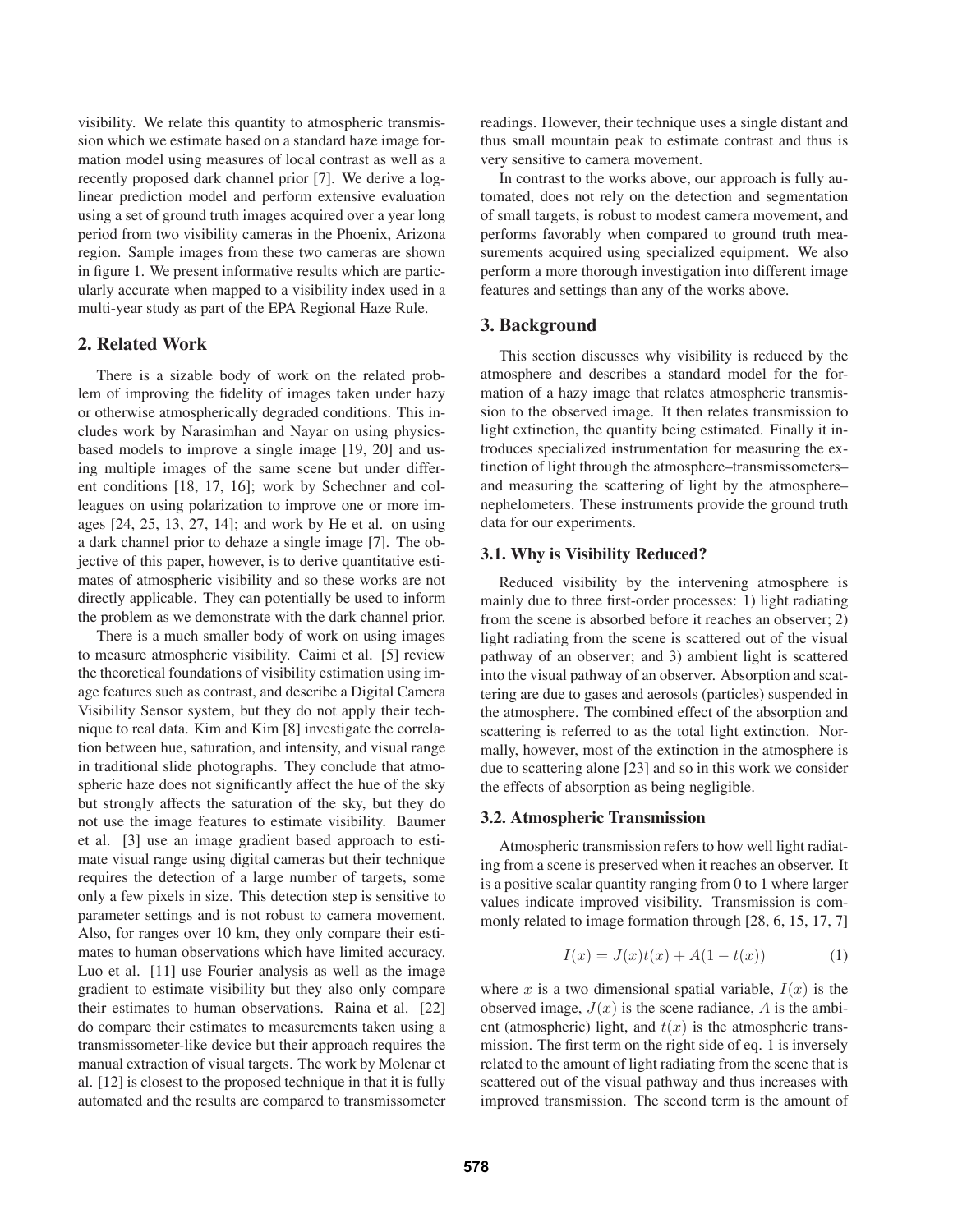ambient light typically from the sun that is scattered into the visual pathway and thus decreases with improved transmission. In the extremes, the perceived image can either be just the scene radiance or just the scattered ambient light.

# **3.3. Atmospheric Light Extinction**

Atmospheric light extinction is inversely related to transmission through the following exponential equation [26]

$$
t(x) = \exp^{-b_{ext}r(x)}\tag{2}
$$

where  $b_{ext}$  is the extinction coefficient and  $r(x)$  is the length of the visual pathway. This assumes the atmosphere is homogeneous along the pathway. We further assume a homogeneous atmosphere throughout a scene. Inverse megameter  $(Mm^{-1})$  is the typical unit of measurement for the extinction coefficient.

# **3.4. Transmissometer**

A transmissometer [1, 10, 4] measures light extinction. It consists of a light source (transmitter) and light detector (receiver), generally separated by a distance of several kilometers, and assesses visibility impairment by measuring the amount of light lost over this known distance. The transmitter emits a uniform light beam of known constant intensity. The receiver separates this light from ambient light, computes the amount of light lost, and reports the extinction coefficient *bext*.

# **3.5. Nephelometer**

A nephelometer [1, 21] measures light scattering. It is a compact instrument which measures the amount of light scattered by gases and aerosols in a sampled air volume. It also consists of a transmitter and receiver but configured at an angle so the receiver only receives scattered light. The amount of scattered light is usually integrated over a large range of scattering angles. A nephelometer calculates the scattering coefficient  $b_{sp}$  which when added to the absorption coefficient *babs* gives the total extinction coefficient  $b_{ext} = b_{sp} + b_{abs}$ . However, as mentioned above, extinction in the Earth's atmosphere is mostly due to scattering and so we consider  $b_{ext}$  and  $b_{sp}$  as equivalent.

# **4. Image Analysis**

The goal of this work is to estimate light extinction *bext* given an image  $I(x)$ . We do this by first estimating transmission  $t(x)$  from  $I(x)$  using eq. 1 and then use eq. 2 to compute *bext* (section 5 below on our predictive model discusses how we deal with the unknown value  $r(x)$ ). We investigate two methods for estimating transmission: 1) based on local image contrast as computed in either the spatial or frequency domain; and 2) using a dark channel prior.

#### **4.1. Local Image Contrast**

Intuitively, reduced visibility results in an image with less detail especially in the distance. This reduced acuity results from two sources: the objects and their backgrounds become more similar due to increased attenuation and scattering; and the atmosphere acts as a low-pass filter [9], suppressing the higher-frequency image components or details. We use the term local contrast to refer to image acuity and define it as the magnitude of difference in image intensity over a short spatial distance:  $C_l(x) = |\nabla_x I(x)|$ . The same spatial difference can be computed on the right side of eq. 1 to get

$$
|\nabla_x I(x)| = |\nabla_x (J(x)t(x) + A(1 - t(x)))| \quad (3)
$$

$$
= |\nabla_x J(x)t(x)| \tag{4}
$$

$$
= t(x)|\nabla_x J(x)|. \tag{5}
$$

Line 4 results from the assumption that the ambient light *A* is locally constant and line 5 results from the positivity of transmission  $t(x)$  and the assumption that it too is locally constant. The quantity  $|\nabla_x J(x)|$  is the "true" contrast of the scene when imaged under perfect transmission (section 5 below on our predictive model discusses how we deal with this unknown). This equation shows transmission has the intuitive interpretation as the ratio of the observed contrast to the true contrast.

We now describe two methods for computing local contrast  $C_l(x)$ .

# **4.1.1 Contrast in the Spatial Domain**

It is natural to consider  $|\nabla_x I(x)|$  as the magnitude of the image gradient as computed in the spatial domain. We therefore use Sobel filters to estimate the gradient magnitude at each pixel. To compensate for slight camera movement and other sources of image noise, we compute local contrast in the spatial domain *Clsd* as the average of the gradient magnitude over an image region Ω:

$$
C_{lsd} = \frac{1}{|\Omega|} \sum_{x \in \Omega} |\nabla_x I(x)|.
$$
 (6)

Transmission  $t(x)$  is assumed constant over this region.

#### **4.1.2 Contrast in the Frequency Domain**

A standard way to measure visual acuity is through frequency analysis in the Fourier domain. In particular, the strength or amount of energy in the higher-frequency regions of the Fourier space can be computed by summing the Fourier energy spectral density. Given lower and upper frequencies  $w_l$  and  $w_u$ , we compute the local contrast in the frequency domain for an image region  $C_{lfd}$  as the sum of the square of the magnitude of the two-dimensional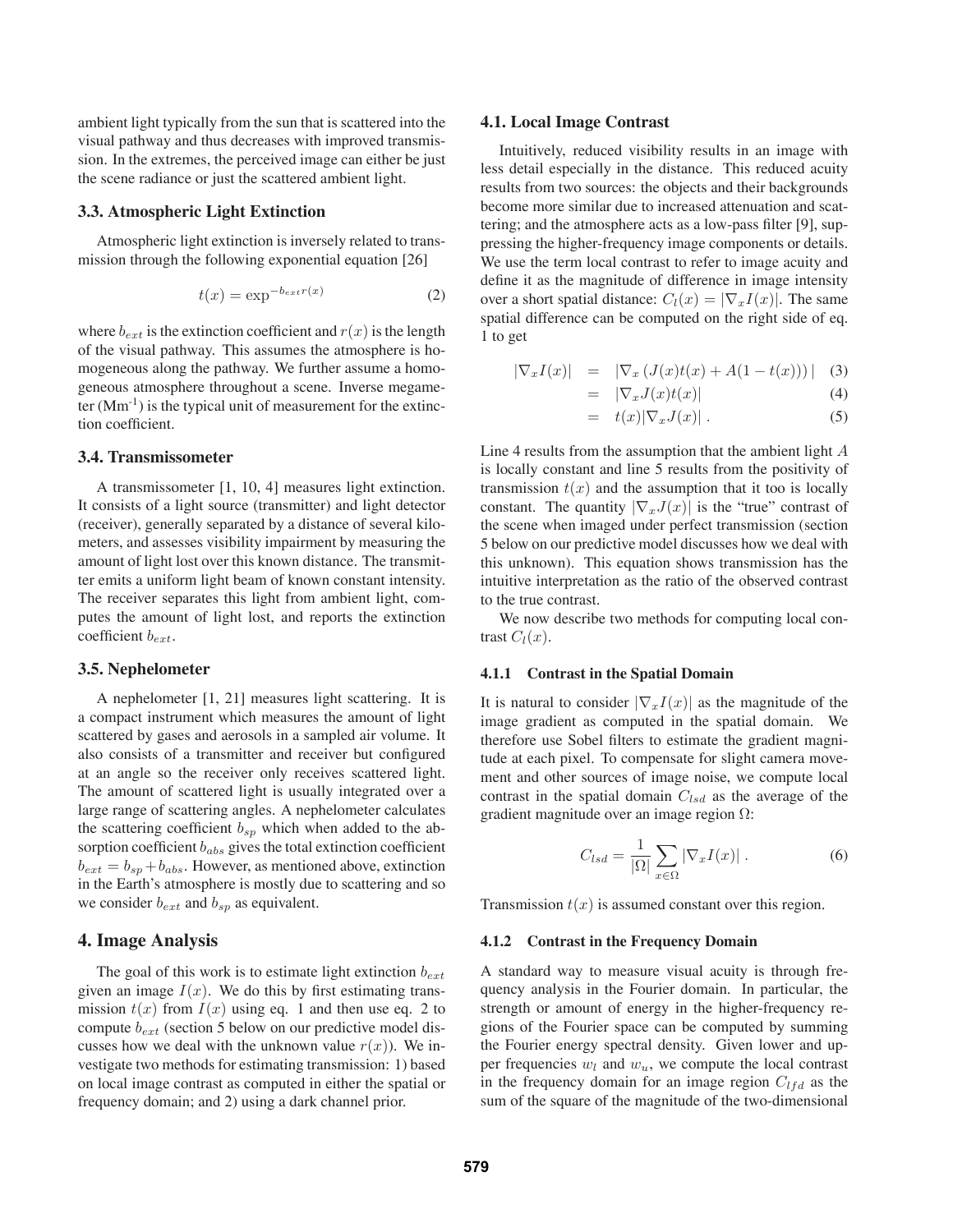discrete Fourier transform (2D-DFT)  $F(u, v)$  in band-pass regions defined by concentric circles centered at the zerozero or DC frequency:

$$
C_{lfd} = \sum_{w_l < \sqrt{u^2 + v^2} \le w_u} |F(u, v)|^2. \tag{7}
$$

The cutoff frequencies  $w_l$  and  $w_u$  can range between 0 and the Nyquist frequency  $w_{Ny}$  and determine whether the energy is computed in a low-pass, band-pass, or high-pass region. The DC frequency is never included since it is the average value of an image region and thus not indicative of acuity.

### **4.2. Dark Channel Prior**

We also estimate transmission using a dark channel prior based on the work by He at al. [7] on single image dehazing. The intuition is that one can reasonably expect that any natural image to have a dark region which has very low intensity values in at least one of the color channels when imaged under perfect transmission. Thus, the difference between the observed intensity and the expected low intensity for these image regions–the prior–is indicative of the loss of transmission. He et al. use estimated transmission based on a dark channel prior to perform image correction (dehazing). We use it here to estimate light extinction.

The derivation is as follows [7]. Starting with the haze image formation model, we determine the minimum intensity value in color channel *c* for an image region Ω:

$$
\min_{x \in \Omega} (I^c(x)) = \min_{x \in \Omega} (J^c(x)t(x) + A^c(1 - t(x))) \ . \tag{8}
$$

Assuming that the transmission and ambient light are constant in the region, this is equivalent to

$$
\min_{x \in \Omega} \left( \frac{I^c(x)}{A^c} \right) = t(x) \min_{x \in \Omega} \left( \frac{J^c(x)}{A^c} \right) + (1 - t(x)) \ . \tag{9}
$$

Now the minimum is computed with respect to each color channel

$$
\min_{c} \left( \min_{x \in \Omega} \left( \frac{I^c(x)}{A^c} \right) \right) = t(x) \min_{c} \left( \min_{x \in \Omega} \left( \frac{J^c(x)}{A^c} \right) \right) + (1 - t(x)).
$$

Looking more closely at the right hand side of this equation, we realize that based on the dark channel prior, which again assumes there is some region with zero or near-zero hazefree intensity in one of the color channels, that

$$
\min_{c} \left( \min_{x \in \Omega} \left( \frac{J^c(x)}{A^c} \right) \right) = 0. \tag{10}
$$

since  $A^c$  is positive. We thus get

$$
t(x) = 1 - \min_{c} \left( \min_{x \in \Omega} \left( \frac{I^c(x)}{A^c} \right) \right) . \tag{11}
$$

We estimate the ambient light *A<sup>c</sup>* as the maximum first percentile of pixel intensities in a region just above the horizon. And, in order to be robust to outliers, we compute the minimum ambient-light normalized image intensity for a region  $\min_{x \in \Omega} \left( \frac{I^c(x)}{A^c} \right)$  as the minimum first percentile.

# **5. The Prediction Model**

Again, the primary objective is to estimate light extinction  $b_{ext}$  given an image  $I(x)$ . Taking the log of both sides of eq. 2 gives a linear relationship between extinction and transmission

$$
\ln t(x) = b_{ext}r(x) . \tag{12}
$$

In this case of transmission based on local contrast computed in either the spatial domain *Clsd* or frequency domain *Clfd* this becomes

$$
\ln C_l = \ln |\nabla_x J(x)| + b_{ext} r(x) \tag{13}
$$

where  $|\nabla_x J(x)|$  is the true contrast of the scene. Rearranging we get

$$
b_{ext} = \frac{\ln C_l}{r(x)} - \frac{\ln |\nabla_x J(x)|}{r(x)} \tag{14}
$$

and use linear least squares regression (LLSR) to learn the scaling  $\frac{1}{r(x)}$  and offset  $-\frac{\ln |\nabla_x f(x)|}{r(x)}$  parameters from a labelled training set.

In the case of transmission based on the dark channel prior, eq. 12 becomes

$$
b_{ext} = \frac{\ln t(x)}{r(x)}\,. \tag{15}
$$

However, we found that pure scaling results in poor performance so we include an offset to accommodate for errors in the model–perhaps there is no dark pixel in the image region–and/or errors in the observations such as unreliable estimates of the ambient light. We again use LLSR to learn the scaling parameter and the offset.

# **6. Dataset**

We evaluate our method using an extensive set of images and ground truth extinction readings from the the Arizona Department of Environmental Quality which manages the PhoenixVis.net visibility web cameras website [1]. This website contains live images from six visibility cameras of scenic urban and rural vistas in the Phoenix, Arizona region. Our dataset consists of the following acquired over 2006:

- Digital images of South Mountain (SOMT) captured every 15 minutes.
- Digital images of Camelback Mountain (CAME) captured every 15 minutes.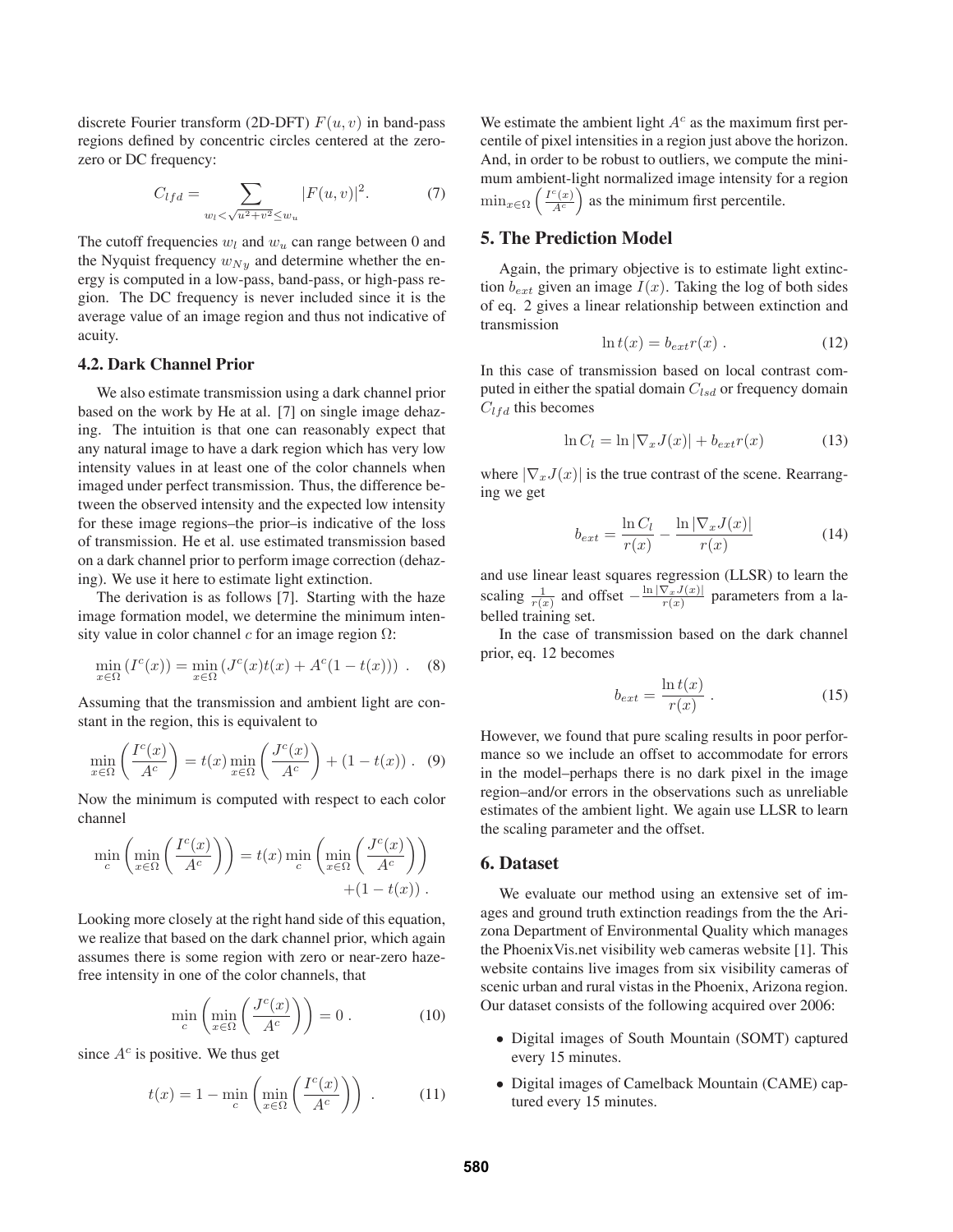- The extinction coefficient  $b_{ext}$  measured every hour using a transmissometer.
- The scattering coefficient  $b_{sp}$  measured every hour using a nephelometer.

The SOMT camera is located on a mountain north of Phoenix and faces south. Figures 1(a) and 1(c) contain examples of good and bad visibility for the SOMT camera. The CAME camera is located on a tall structure in downtown Phoenix and faces north east. Figures 1(b) and 1(d) contain examples of good and bad visibility for the CAME camera. The transmissometer and nephelometer are located in downtown Phoenix and are approximately within the field of view of both cameras.

All images are in the RGB colorspace and have been JPEG compressed at an unknown quality level. The SOMT images measure  $1536 \times 1024$  pixels. The CAME images are a mix of  $1536 \times 1024$  and  $1230 \times 820$  pixels so we transform all CAME images to a common size of  $1230 \times 820$  using bilinear interpolation. Each image is partitioned using a  $6 \times 4$ grid and a prediction model is trained and evaluated for each block separately. Figure 1 shows the grid layout for the two scenes.

We only consider images taken at the top of each hour, since this is when the transmissometer and nephelometer readings are made, and during daylight hours, approximately 10 am to 4 pm. This results in a labelled dataset of 8,598 images from the SOMT camera and 7,676 images from the CAME camera.

### **7. Experiments**

We evaluate our method based on how well the learned model is able to predict the (known) extinction coefficient  $b_{ext}$  corresponding to an image  $I(X)$  using only the image features. We perform five-fold cross-validation to observe how well our method generalizes. The labelled images are randomly partitioned into five equal-sized sets. The model is learned using four of the sets and used to predict the extinction coefficient for the images in the fifth held-out set. We evaluate the accuracy of our model using the coefficient of determination *R*<sup>2</sup> between the predicted and ground truth values. Let  $b_{ext}^i'$  and  $b_{ext}^i$  be the predicted and true extinction coefficients for image *i* then

$$
R^{2} = 1 - \frac{\sum_{i=1}^{n} (b_{ext}^{i} - b_{ext}^{i})^{2}}{\sum_{i=1}^{n} (b_{ext}^{i} - b_{ext})^{2}}
$$
(16)

where *n* is the number of images in the evaluation set and  $\overline{b_{ext}}$  is the mean of the true values.  $R^2$  has a maximum value of 1 with higher values indicating a more accurate model.

In order to provide an intuitive feel for the predictions, we also selectively report the mean absolute error (MAE) between the predicted and true values:

$$
MAE = \frac{1}{n} \sum_{i=1}^{n} |b_{ext}^{i'} - b_{ext}^{i}|
$$
 (17)

The values of  $R^2$  and MAE reported below are averages over the five training/test splits.

The evaluation is performed on each of the 24 image blocks separately. The visual distance  $r(x)$  and transmission  $t(x)$  in eqs. 14 and 15 are assumed to be constant over a block. The image region  $\Omega$  used to compute local contrast in the spatial domain in eq. 6 and the transmission based on the dark channel prior in eq. 11 is taken as an image block. Contrast in the frequency domain is computed by applying the 2D-DFT to an image block.

We perform a series of experiments to: determine which image feature is most effective for predicting the coefficient of extinction; whether the predictions are more correlated with the transmissometer or nephelometer readings; the effect of scene geometry; and the optimal lower and upper cutoff frequencies for the Fourier analysis.

### **8. Results**

The results are summarized in table 1. For each combination of *image feature*–local contrast in the spatial  $(C_{lsd})$  or frequency  $(C_{lfd})$  domain, or dark channel prior; *ground truth readings*–transmissometer or nephelometer; and *scene*–SOMT or CAME–it lists the *R*<sup>2</sup> and MAE values for the image block that results in the best model as ranked by  $R^2$ . The 6  $\times$  4 image blocks are numbered 1 through 24 in raster-scan order (see figure 1). The values reported for  $C_{lfd}$  are the best over a range of lower and upper frequency bounds. We now discuss these results.

**Image Features** Local contrast consistently outperforms the dark channel prior across scenes and ground truth labelling. Further, contrast computed in the spatial domain using the image gradient generally outperforms contrast computed in the frequency domain using the Fourier energy spectral density. These two contrast features are of course related and will be discussed further in section 8.2 below on frequency bands.

**Ground Truth Readings** For the SOMT scene, local contrast is a better predictor of the transmissometer than the nephelometer readings while the reverse is true for the dark channel prior. While our model assumes that the effect of absorption is negligible, as is commonly done in atmospheric modelling, the ground truth transmissometer and nephelometer values in our dataset are different indicating there is a non-zero absorption component *babs*; i.e.,  $b_{ext} \neq b_{sp} + b_{abs}$ . Table 2 gives the statistics of the ground truth readings. Performing a linear least squares fit between the 8,598 transmissometer and nephelometer readings associated with scene SOMT gives  $b_{ext} = 1.18b_{sp} + 24.6$  with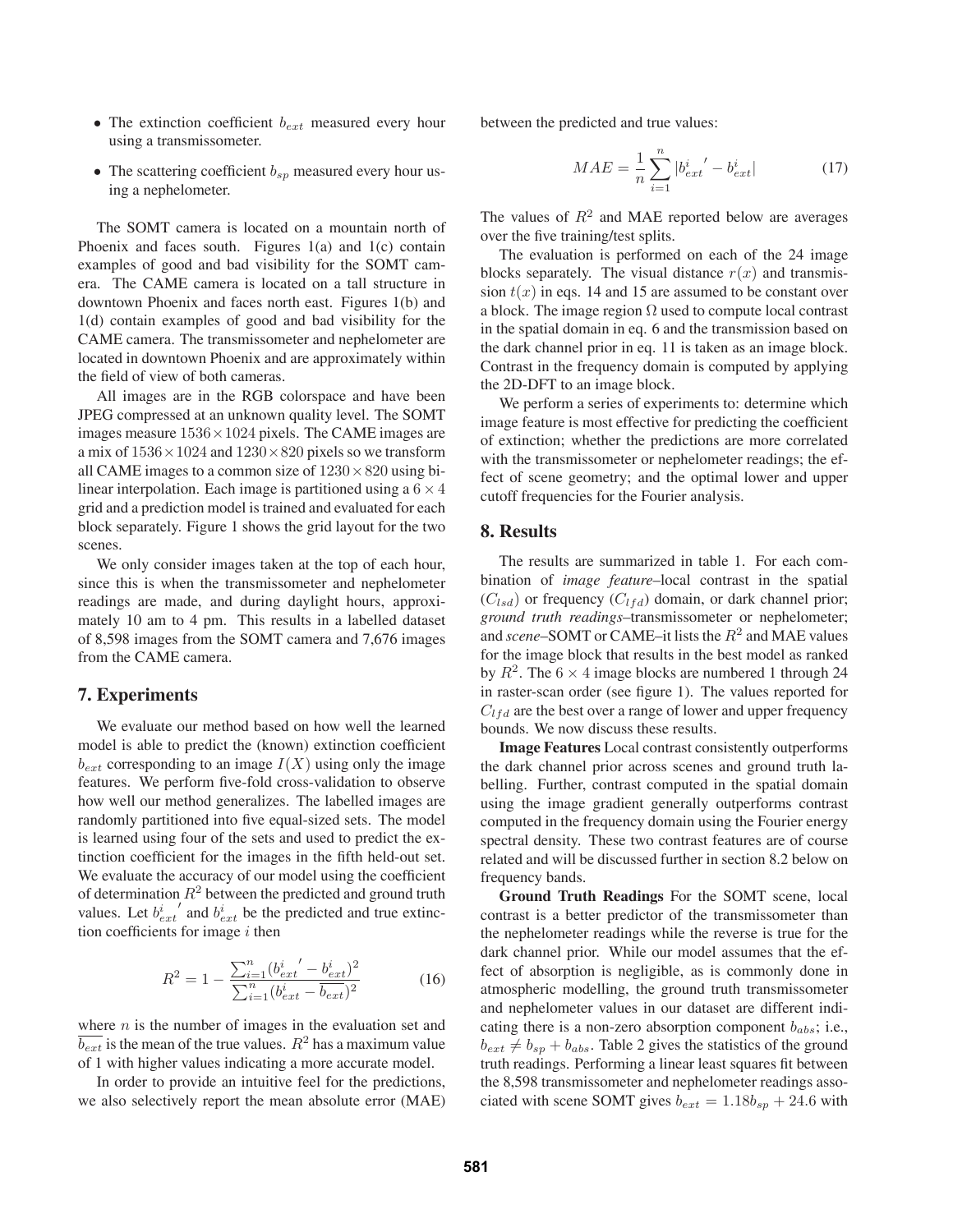Table 1. Summary of results for each combination of *image feature*–local contrast in the spatial ( $C_{lsd}$ ) or frequency ( $C_{lfd}$ ) domain, or dark channel prior; *ground truth reading*–transmissometer or nephelometer; and *scene*–SOMT or CAME.  $R^2$  and MAE (Mm<sup>-1</sup>) values are given for the image block that results in the best model as ranked by  $R^2$  (higher is better).

|              |                 |      | SOMT  |              |            |       |                 |            | <b>CAME</b>     |              |            |       |
|--------------|-----------------|------|-------|--------------|------------|-------|-----------------|------------|-----------------|--------------|------------|-------|
|              | Transmissometer |      |       | Nephelometer |            |       | Transmissometer |            |                 | Nephelometer |            |       |
|              | $\,R^2$         | MAE  | block | $\,R^2$      | <b>MAE</b> | block | $R^2$           | <b>MAE</b> | block           | $\,R^2$      | <b>MAE</b> | block |
| $C_{lsd}$    | 0.646           | 12.5 | 14    | 0.407        | 10.4       | 14    | 0.103           | 21.6       | $\overline{14}$ | 0.199        | 12.0       | 14    |
| $C_l f d$    | 0.549           | 4.8  | 21    | 0.372        | 10.2       | 18    | 0.103           | 21.5       | 18              | 0.169        | 12.3       | 18    |
| Dark Channel | 0.237           | 20.3 | 15    | 0.309        | 10.8       | 16    | 0.081           | 21.3       |                 | 0.061        | 13.0       |       |

Table 2. The statistics for the ground truth transmissometer and nephelometer readings. All values are in  $Mm^{-1}$  except for  $R^2$ .

|             |        | SOMT (8,598 pts) | CAME (7,676 pts) |       |  |
|-------------|--------|------------------|------------------|-------|--|
|             | Trans. | Neph.            | Trans.           | Neph. |  |
| min         |        |                  | q                |       |  |
| max         | 218    | 153              | 218              | 155   |  |
| mean        | 57.8   | 28.2             | 57.7             | 28.1  |  |
| median      | 50     | 24               | 50               | 24    |  |
| std dev     | 31.2   | 20.1             | 31.0             | 19.8  |  |
| $_{\rm R2}$ |        | 0.571            | 0.567            |       |  |

an  $R^2$  value of 0.571 and an MAE of 15.1 Mm<sup>-1</sup>. This indicates that there is a nonlinear relation between these two measurements which cannot be accounted for in the scaling and offset parameters of our linear model of *bext* and  $\ln C_l$  (eq. 14) or  $\ln t(x)$  (eq. 15). It also shows interestingly that *once calibrated, the image features can provide a better estimate of light extinction (as measured using the transmissometer) than the nephelometer*.

Returning to table 1, we see that things are reversed for the the CAME scene: local contrast is a better predictor of the nephelometer than the transmissometer readings while the dark channel prior is a better predictor of the transmissometer than the nephelometer readings. We are investigating the reasons for this.

**Scenes** The image based approach to estimating light extinction is significantly more effective for SOMT than the CAME. This is true for all feature and ground truth combinations. This might be due in part to the different image resolutions particularly for the local contrast approaches (we have not yet done a control experiment in which we analyze lower resolution versions of the SOMT images). It is more likely due to different scene geometry as discussed in the next section.

#### **8.1. Image Regions**

Figures 2-5 plot the  $R^2$  values for each of the three image features over all 24 image blocks. Figure 2 contains the results for scene SOMT and the transmissometer readings; figure 3 for scene SOMT and the nephelometer readings; figure 4 for scene CAME and the transmissometer readings; and figure 5 for scene CAME and the nephelometer readings.



Figure 2.  $R^2$  for different image blocks for SOMT and transmissometer readings.



Figure 3.  $R^2$  for different image blocks for SOMT and nephelometer readings.



Figure 4.  $R^2$  for different image blocks for CAME and transmissometer readings.



Figure 5.  $R^2$  for different image blocks for CAME and nephelometer readings.

These region level results provide insight into why SOMT is the more effective scene. The  $R<sup>2</sup>$  values for all features and ground truth readings are relatively large for all the blocks below or containing the horizon in SOMT. However, the bottom row of blocks (19-24) in CAME which represent the closest parts of the foreground all perform poorly. This foreground region is much closer than any of the SOME regions and thus is too close to the camera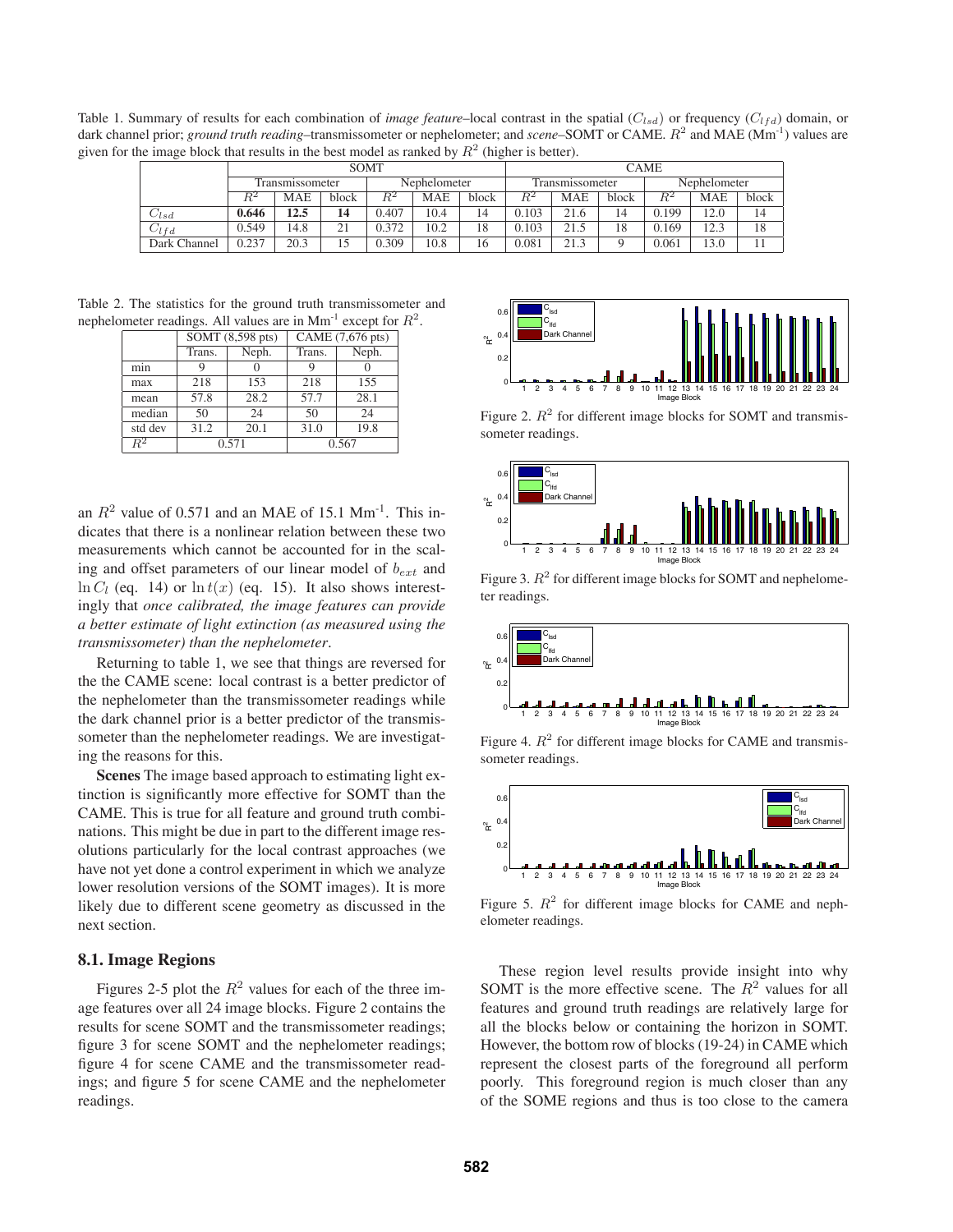

Figure 6. Smoothed colormaps of  $R^2$  overlaid on scene images indicating the effect of scene geometry. The distant regions are the most effective in both scenes; the "sweet spot" for CAME, however, is much smaller.

to estimate light extinction. There is simply not enough atmosphere to cause sufficient variation in the image features. This is evident in figures  $1(c)$  and  $1(d)$  in which the foreground regions of the two scenes are affected very differently by a similar increase in light extinction. Further, the lower vantage point of the CAME camera results in a perspective with very little distant scenery in terms of image area. The image features are now extracted from blocks containing sky regions which results in worse performance than SOME.

The effect of different scene geometry is visually depicted in in figures 6(a) and 6(b) using smoothed colormaps of  $R^2$  overlaid on SOMT and CAME images. These results correspond to predicting the transmissometer readings using local contrast in the spatial domain. The distant regions are the most effective in both scenes; the "sweet spot" for CAME, however, is much smaller.

### **8.2. Frequency Bands**

The LLSR fit of local contrast in the frequency domain  $C_{lfd}$  is performed for lower  $w_l$  and upper  $w_u$  cutoff frequencies ranging from 0 to 1 in increments of 0.05 where 1 corresponds to the Nyquist frequency. The  $R^2$  values reported in table 1 and figures 2-5 represent the optimal cutoffs. Figure 7 shows how the optimal frequencies vary by image block for SOMT using the transmissometer readings. In particular, the values for non-sky blocks (7-9 and 13- 24) decrease as the scene distance increases. This makes sense because even in relatively good conditions, the atmosphere still acts as a low-pass filter whose attenuation increases with distance and so the higher frequency image signal components for distant scenes do not vary enough to be informative. We also see that  $w_u$  never equals the maximum frequency in non-sky regions even when they are close-by. This may be in part due to the low-pass filtering of the atmosphere but is more likely due to JPEG compression which discards the higher frequency signal components.

The two measures of local contrast are of course related since convolution with the Sobel kernels in the spatial domain corresponds to applying a related filter in frequency domain. The fact that contrast in the spatial domain pro-



Figure 7. Per block values of the optimal lower  $w_l$  and upper  $w_u$ frequencies for local contrast in the frequency frequency domain. This is for the SOMT scene and transmissometer readings. A value of 1 corresponds to the Nyquist frequency.



Figure 8. Comparison of visibility index measured using a transmissometer and a visibility camera.

vides the best result overall indicates that the optimal filter for estimating atmospheric light extinction does not have a band-pass frequency response but is more complex. The frequency response of the Sobel kernels might provide a good initial estimate of this filter. This filter would of course need to be tuned to scene distance just like our simple bandpass filters.

#### **8.3. Visibility Index Based on Deciview Analysis**

In 2003, the Arizona Department of Environmental Quality defined a five valued visibility index [2] to track regional visibility conditions over a multi-year period. This index is based on deciviews which are linear with respect to perceived visual changes analogous to how decibels are for sound [21]. Deciview readings *DV* are derived from transmissometer estimates of light extinction:

$$
DV = 10 \ln(b_{ext}/10 \text{ Mm}^{-1}). \tag{18}
$$

The visibility index is then determined by binning *DV* into five ranges corresponding to "excellent", "good", "fair", "poor", and "very poor".

We applied the same deciview conversion and binning to the predictions of our best model, local contrast features in the spatial domain for block 14 of SOMT. Figure 8 compares the predicted index values with those computed using the ground truth transmissometer readings. Note the similarity in the distributions. This fit corresponds to an  $R^2$ value of 0.980 if the values are mapped to  $1, \ldots, 5$ .